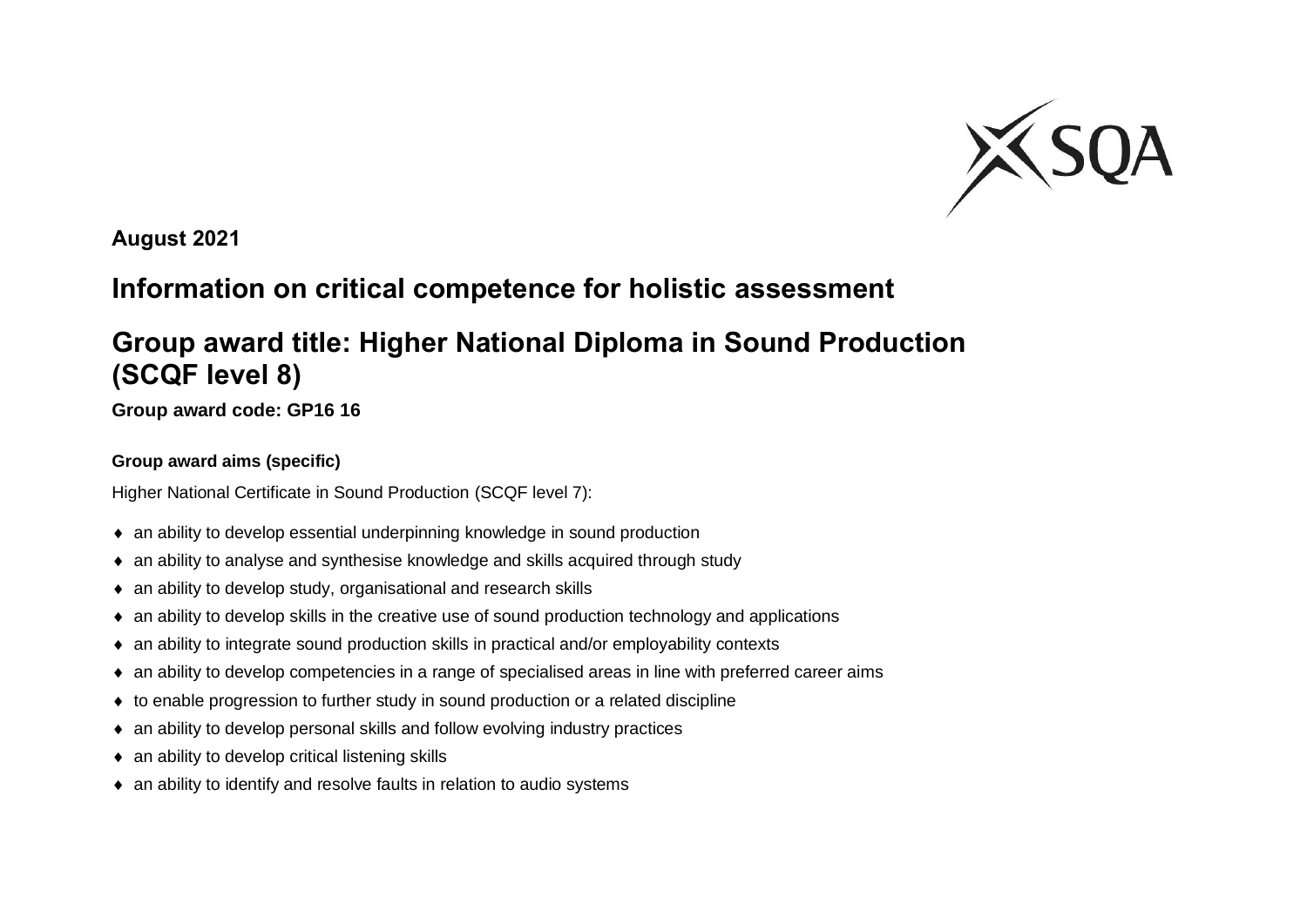Higher National Diploma in Sound Production (SCQF level 8):

- an ability to develop breadth and depth of knowledge in sound production
- an ability to develop proficiency in the creative use of sound production technology and applications
- an ability to develop critical analysis; to reflect on own practice
- to enable the adoption of innovative practices and creativity in work and ability to respond quickly to the challenges posed by changes in the audio industry

| Key critical competences   | <b>Examples of key critical evidence</b>                                                                   | Unit(s) taken from                                                                                                                                                                                                                                            | <b>Specific aims</b>                                                             |
|----------------------------|------------------------------------------------------------------------------------------------------------|---------------------------------------------------------------------------------------------------------------------------------------------------------------------------------------------------------------------------------------------------------------|----------------------------------------------------------------------------------|
| Performing audio recording | Product evidence - session<br>containing a minimum of three audio<br>tracks which the learner has recorded | J019 34 Sound Production: Digital Audio<br>Workstations (SQCF level 7) - Outcome 1<br><b>or</b><br>J01A 34 Sound Production: Recording<br>and Mixing (SQCF level 7) — Outcome 1<br>or<br>J018 34 Sound Production: Audio Skills<br>(SQCF level 7) - Outcome 4 | an ability to develop essential<br>underpinning knowledge in sound<br>production |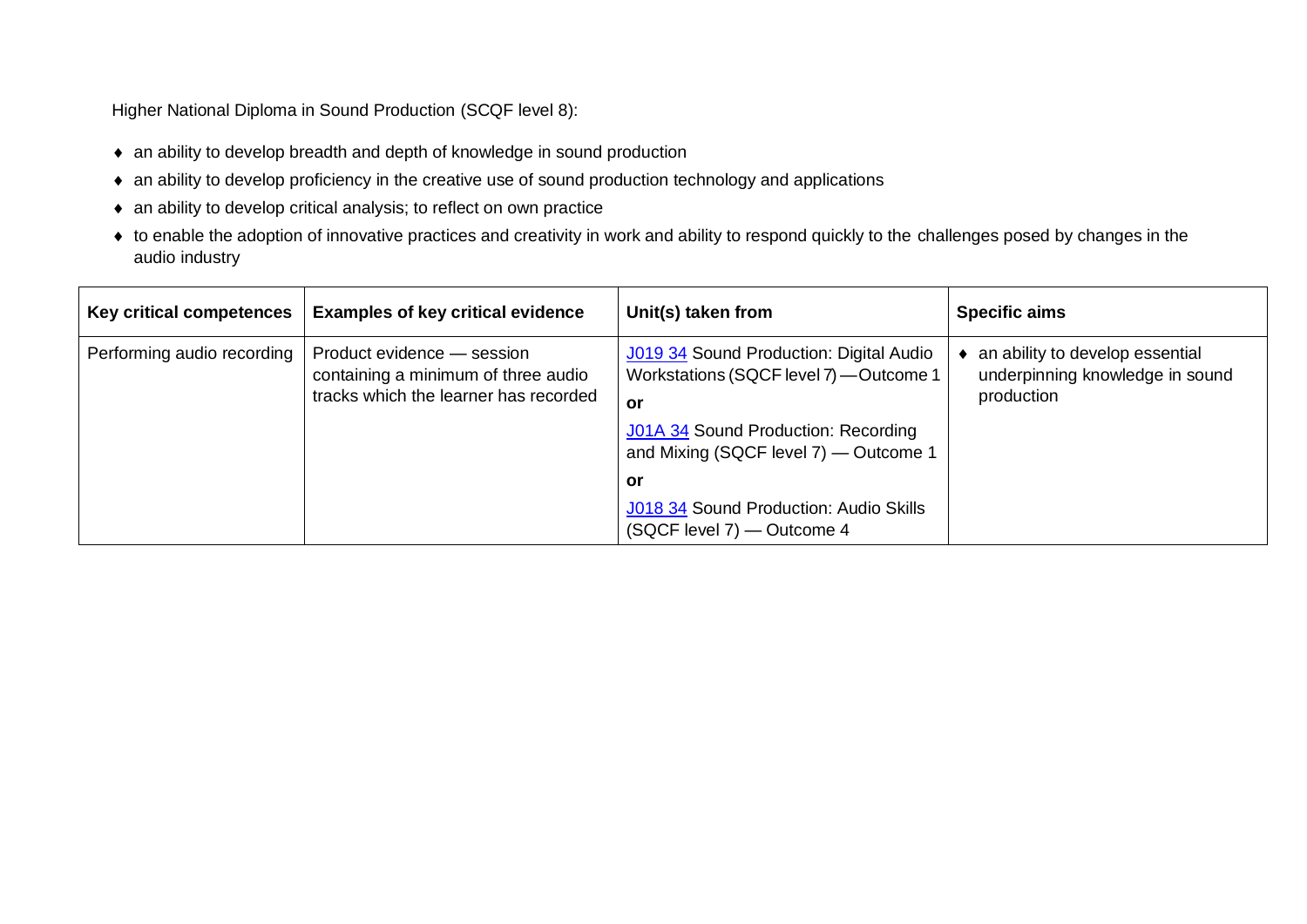| <b>Key critical competences</b>                                           | <b>Examples of key critical evidence</b>                                                                        | Unit(s) taken from                                                                                            | <b>Specific aims</b>                                                               |
|---------------------------------------------------------------------------|-----------------------------------------------------------------------------------------------------------------|---------------------------------------------------------------------------------------------------------------|------------------------------------------------------------------------------------|
| Perform effective file<br>naming, handling and<br>session back-up using   | Product evidence - session and audio<br>files, and stems, a bounced rough or<br>final mix of the recordings     | J01D 35 Sound Production: Digital Audio<br>Workstations (SCQF 8) - Outcome 4                                  | • an ability to develop essential<br>underpinning knowledge in sound<br>production |
| appropriate naming<br>conventions                                         | and                                                                                                             | <b>or</b>                                                                                                     | $\bullet$ an ability to develop study,<br>organisational and research skills       |
|                                                                           | Product evidence - final master                                                                                 | <b>J01G 35</b> Sound Production: Spatial<br>Recording and Reproduction (SCQF 8)<br>- Outcome 3                |                                                                                    |
|                                                                           |                                                                                                                 | and                                                                                                           |                                                                                    |
|                                                                           |                                                                                                                 | J01F 35 Sound Production: Skills for<br>Mastering and Final Format Production<br>$(SCQF 8)$ - Outcomes 2 or 3 |                                                                                    |
| Knowledge of appropriate<br>microphones in a live<br>context              | Product evidence - operational guide                                                                            | J01C 34 Sound Production: Sound for<br>Live Events (SQCF level 7) - Outcome 1                                 | • an ability to develop essential<br>underpinning knowledge in sound<br>production |
| Knowledge and use of<br>appropriate microphones in<br>a recording context | Product evidence - recording plan<br>and performance evidence -<br>observation checklist                        | J01A 34 Sound Production: Recording<br>and Mixing (SQCF level 7) — Outcome 1                                  | • an ability to develop essential<br>underpinning knowledge in sound<br>production |
|                                                                           | <b>or</b>                                                                                                       | <b>or</b>                                                                                                     |                                                                                    |
|                                                                           | Product evidence - session and<br>bounce and written and/or oral<br>evidence - justification and<br>explanation | J018 34 Sound Production: Audio Skills<br>(SQCF level 7) - Outcome 4                                          |                                                                                    |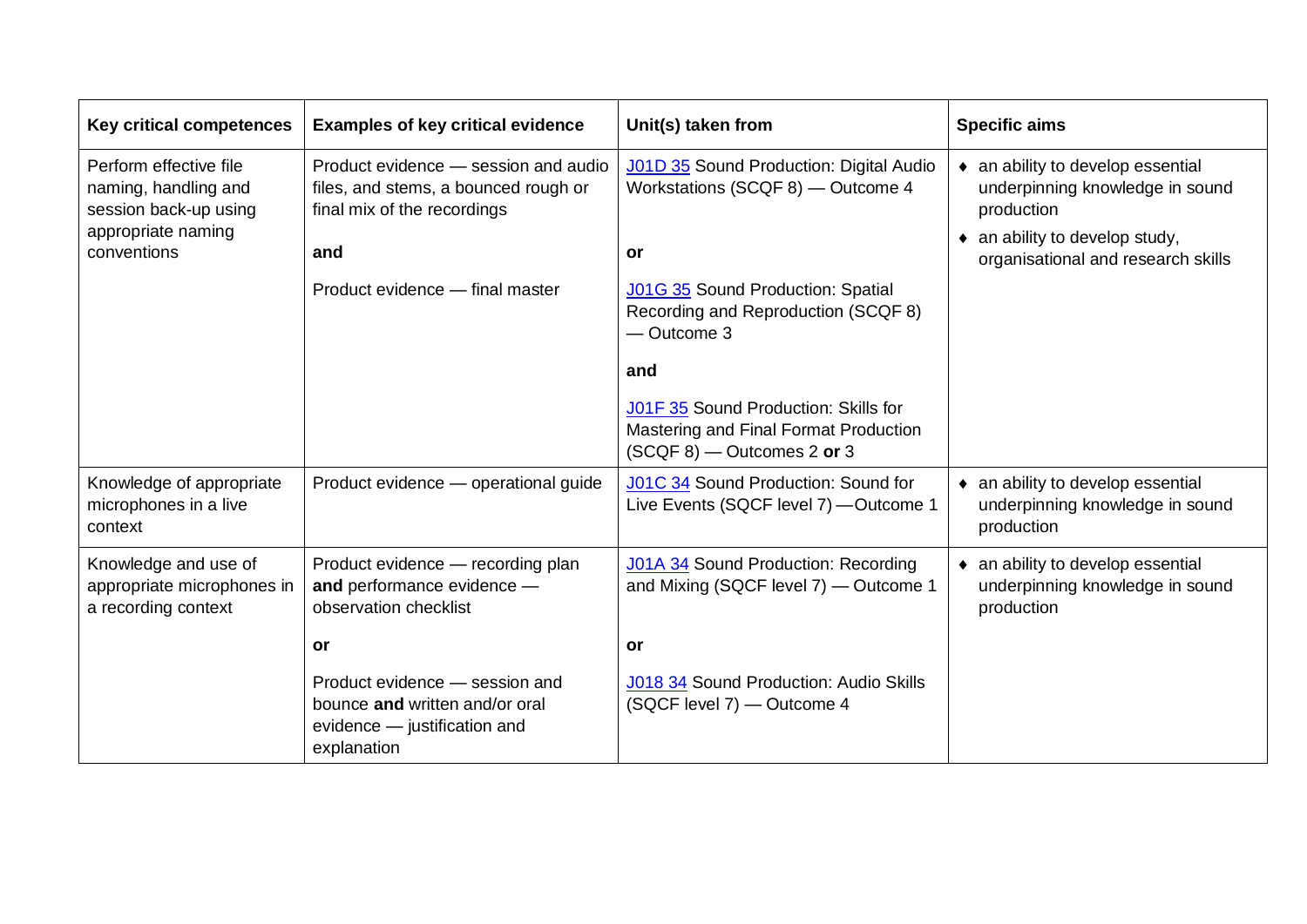| <b>Key critical competences</b>                                     | <b>Examples of key critical evidence</b>                                                       | Unit(s) taken from                                                                                                                                                                                                                                                                                                                                           | <b>Specific aims</b>                                                               |
|---------------------------------------------------------------------|------------------------------------------------------------------------------------------------|--------------------------------------------------------------------------------------------------------------------------------------------------------------------------------------------------------------------------------------------------------------------------------------------------------------------------------------------------------------|------------------------------------------------------------------------------------|
| Knowledge and use of DI<br>inputs                                   | Product evidence - recording plan<br>and session<br>or<br>Product evidence - recording session | <b>J01A 34</b> Sound Production: Recording<br>and Mixing (SQCF level 7) - Outcome 1<br><b>or</b><br>J018 34 Sound Production: Audio Skills<br>(SQCF level 7) - Outcome 4<br>or<br>Learners may have also had the<br>opportunity to demonstrate this<br>competency in Outcome 2 of J019 34<br>Sound Production: Digital Audio<br>Workstations (SCQF Level 7). | • an ability to develop essential<br>underpinning knowledge in sound<br>production |
| Selection and connection<br>of appropriate equipment<br>for systems | Product evidence - operational guide<br>or                                                     | J01C 34 Sound Production: Sound for<br>Live Events (SQCF level 7) - Outcome1<br>or                                                                                                                                                                                                                                                                           | • an ability to develop essential<br>underpinning knowledge in sound<br>production |
|                                                                     | Performance evidence                                                                           | J018 34 Sound Production: Audio Skills<br>(SQCF level 7) - Outcome 1                                                                                                                                                                                                                                                                                         |                                                                                    |
|                                                                     | and                                                                                            | and                                                                                                                                                                                                                                                                                                                                                          |                                                                                    |
|                                                                     | Product evidence - floor plan and<br>equipment list                                            | <b>J01G 35 Sound Production: Spatial</b><br>Recording and Reproduction (SCQF 8)<br>- Outcome 1                                                                                                                                                                                                                                                               |                                                                                    |
|                                                                     | and                                                                                            | and                                                                                                                                                                                                                                                                                                                                                          |                                                                                    |
|                                                                     | Product evidence - system diagram                                                              | <b>J01G 35</b> Sound Production: Spatial<br>Recording and Reproduction (SCQF 8)<br>- Outcome 2                                                                                                                                                                                                                                                               |                                                                                    |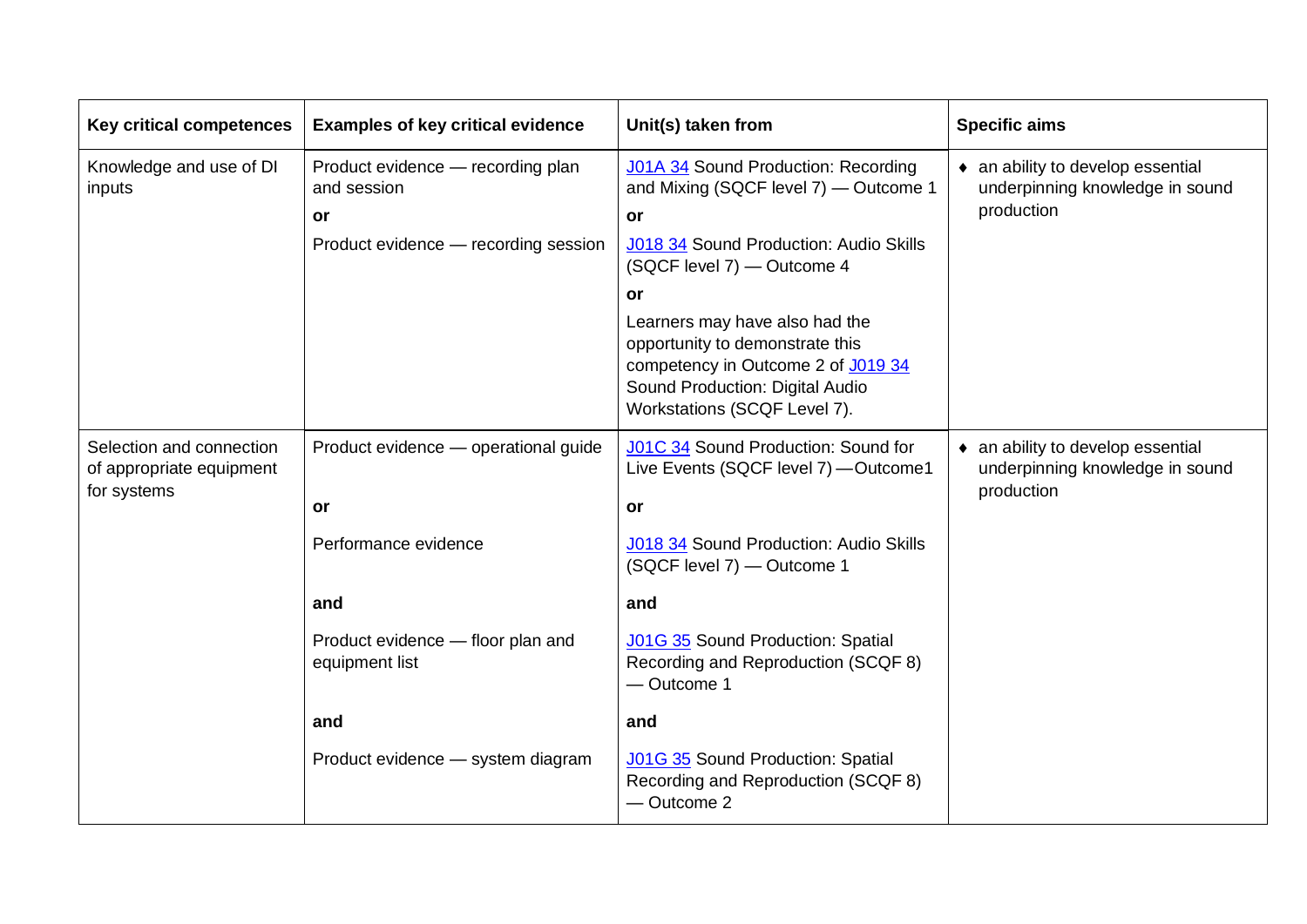| <b>Key critical competences</b>                                        | <b>Examples of key critical evidence</b>                                                         | Unit(s) taken from                                                                                                                                                                                                                             | <b>Specific aims</b>                                                                               |
|------------------------------------------------------------------------|--------------------------------------------------------------------------------------------------|------------------------------------------------------------------------------------------------------------------------------------------------------------------------------------------------------------------------------------------------|----------------------------------------------------------------------------------------------------|
| Knowledge of room<br>acoustics on capture and<br>reproduction of sound | Product evidence - session files and<br>written and/or oral evidence<br>or                       | <b>J018 34 Sound Production: Audio Skills</b><br>(SCQF level 7) - Outcome 4<br><b>or</b>                                                                                                                                                       | • an ability to develop essential<br>underpinning knowledge in sound<br>production                 |
|                                                                        | Written and/or oral evidence -<br>evaluation                                                     | J01G 35 Sound Production: Spatial<br>Recording and Reproduction (SCQF 8)<br>- Outcome 4<br>or                                                                                                                                                  |                                                                                                    |
|                                                                        |                                                                                                  | Learners may also have demonstrated<br>this competency in Outcome 1 of<br>J01A 34 Sound Production: Recording<br>and Mixing (SCQF level 7) and/or<br>J01C 34 Sound Production: Sound for<br>Live Events (SQCF level 7) - Outcomes<br>1 and $2$ |                                                                                                    |
| Creating a budget for a<br>small sound production<br>project           | Product evidence in the form of a<br>spreadsheet showing at least 10<br>income/expenditure items | J01B 34 Sound Production: Skills for<br>Business (SQCF level 7) — Outcome 2                                                                                                                                                                    | • an ability to analyse and synthesise<br>knowledge and skills acquired<br>through study           |
|                                                                        |                                                                                                  |                                                                                                                                                                                                                                                | $\bullet$ an ability to develop study,<br>organisational and research skills                       |
|                                                                        |                                                                                                  |                                                                                                                                                                                                                                                | • an ability to integrate sound<br>production skills in practical and/or<br>employability contexts |
|                                                                        |                                                                                                  |                                                                                                                                                                                                                                                | • an ability to develop personal skills<br>and follow evolving industry<br>practices               |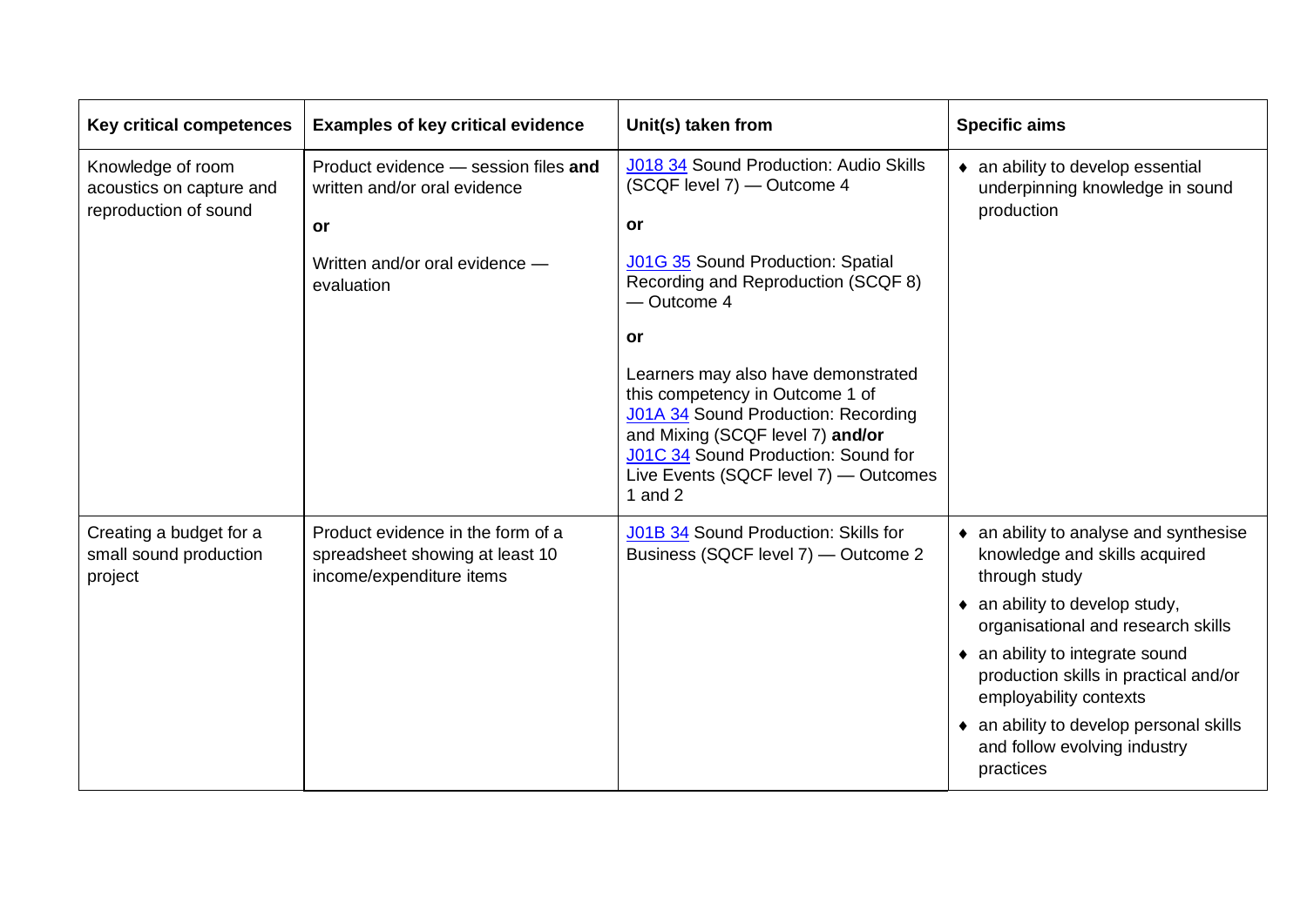| Key critical competences                                                                                                   | <b>Examples of key critical evidence</b>                                                                                                           | Unit(s) taken from                                                                          | <b>Specific aims</b>                                                                                                                                                                                                                                                           |
|----------------------------------------------------------------------------------------------------------------------------|----------------------------------------------------------------------------------------------------------------------------------------------------|---------------------------------------------------------------------------------------------|--------------------------------------------------------------------------------------------------------------------------------------------------------------------------------------------------------------------------------------------------------------------------------|
| Creating a targeted CV and<br>participating in an interview<br>for employment in a sound<br>production role                | Product evidence - job application<br>and targeted CV<br>and<br>Performance evidence — video of<br>interview and assessor observation<br>checklist | J01B 34 Sound Production: Skills for<br>Business (SQCF level 7) — Outcome 3                 | an ability to develop study,<br>$\bullet$<br>organisational and research skills<br>an ability to integrate sound<br>٠<br>production skills in practical and/or<br>employability contexts<br>an ability to develop personal skills<br>and follow evolving industry<br>practices |
| Ability to research,<br>assimilate and clearly<br>present appropriate<br>information in planning<br>documents, reports etc | Written and/or oral evidence - action<br>plan                                                                                                      | J01E 35 Sound Production: Professional<br>Development Project (SQCF level 8) -<br>Outcome 1 | an ability to develop study,<br>organisational and research skills                                                                                                                                                                                                             |
| Current knowledge of<br>copyright, collection<br>societies and common<br>sound production<br>agreements                    | Written and/or oral evidence                                                                                                                       | J01B 34 Sound Production: Skills for<br>Business (SQCF level 7) — Outcome 1                 | an ability to develop personal skills<br>٠<br>and follow evolving industry<br>practices                                                                                                                                                                                        |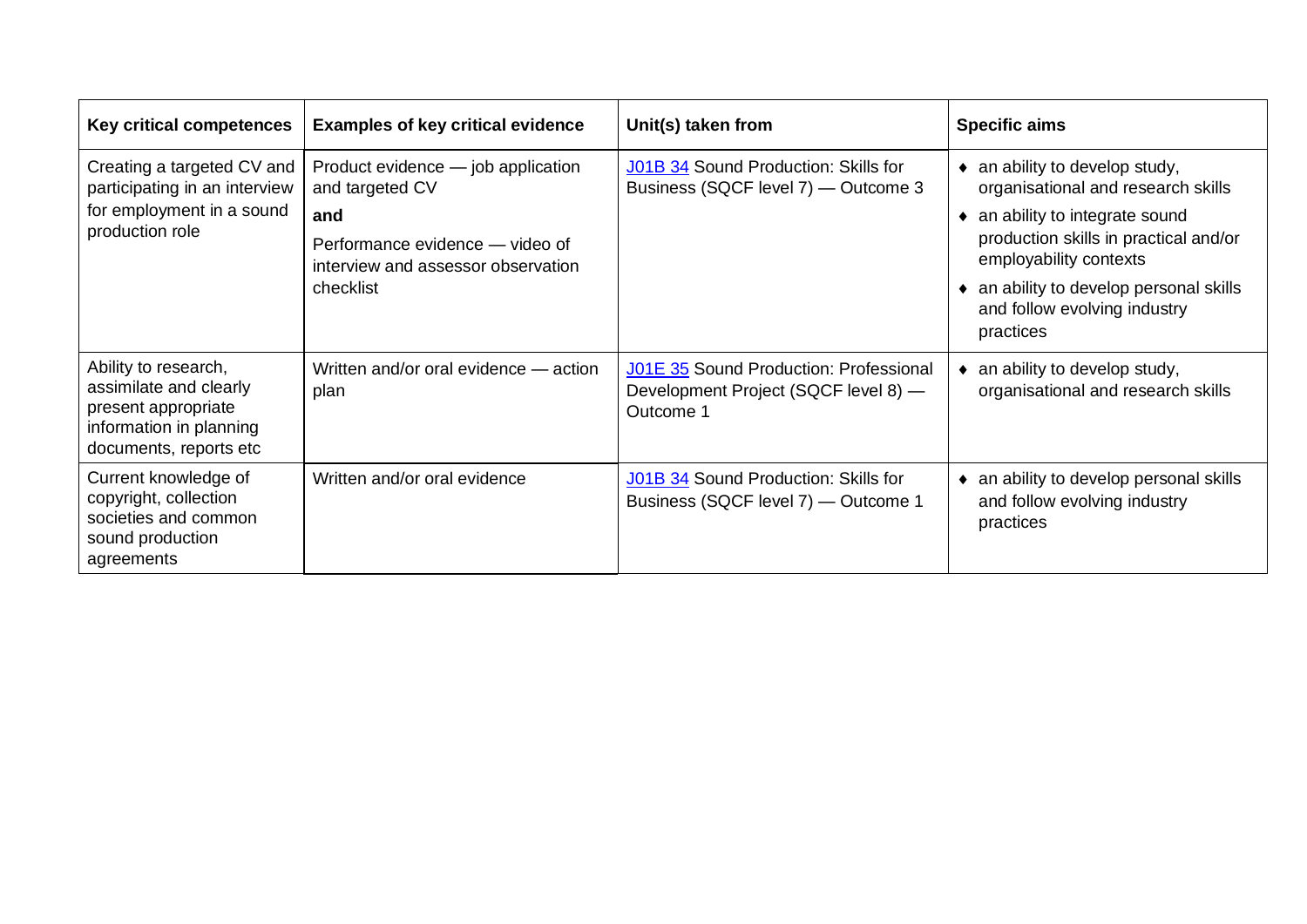| <b>Key critical competences</b>                        | <b>Examples of key critical evidence</b>                                | Unit(s) taken from                                                                          | <b>Specific aims</b>                                                                 |
|--------------------------------------------------------|-------------------------------------------------------------------------|---------------------------------------------------------------------------------------------|--------------------------------------------------------------------------------------|
| Interacting with clients                               | Performance evidence - observation<br>checklist                         | J01C 34 Sound Production: Sound for<br>Live Events (SQCF level 7) — Outcomes<br>$2$ and $3$ | • an ability to develop personal skills<br>and follow evolving industry<br>practices |
|                                                        | and                                                                     | <b>or</b>                                                                                   |                                                                                      |
|                                                        | Written and/or oral evidence - record<br>of communication with relevant | <b>J01A 34 Sound Production: Recording</b><br>and Mixing (SQCF level 7) — Outcome 1         |                                                                                      |
|                                                        | stakeholders                                                            | or                                                                                          |                                                                                      |
|                                                        |                                                                         | J01A 34 Sound Production: Recording<br>and Mixing (SQCF level 7) — Outcome 2                |                                                                                      |
|                                                        |                                                                         | and                                                                                         |                                                                                      |
|                                                        |                                                                         | J01E 35 Sound Production: Professional<br>Development Project (SQCF level 8) -<br>Outcome 2 |                                                                                      |
| Complying with health and<br>safety including creating | Product evidence - operational guide                                    | J01C 34 Sound Production: Sound for<br>Live Events (SQCF level 7) - Outcome 1               | • an ability to develop personal skills<br>and follow evolving industry              |
| basic risk assessments                                 | <b>or</b>                                                               | or                                                                                          | practices                                                                            |
|                                                        | Performance evidence                                                    | J01A 34 Sound Production: Recording<br>and Mixing (SQCF level 7) - Outcome 1                |                                                                                      |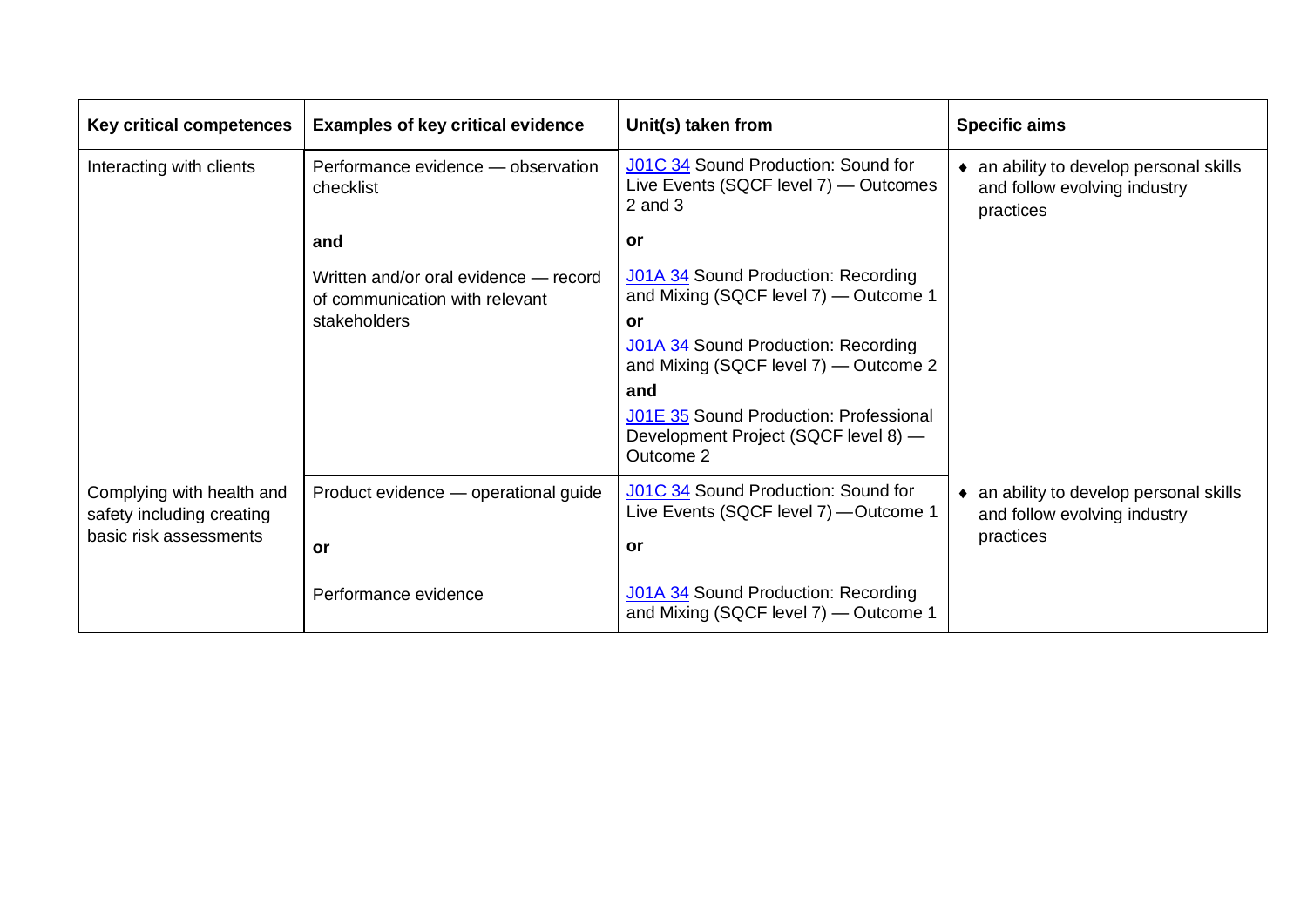| <b>Key critical competences</b>                            | <b>Examples of key critical evidence</b>                                                                                           | Unit(s) taken from                                                                                                         | <b>Specific aims</b>                                                             |
|------------------------------------------------------------|------------------------------------------------------------------------------------------------------------------------------------|----------------------------------------------------------------------------------------------------------------------------|----------------------------------------------------------------------------------|
| Demonstrating ability to<br>critically listen              | Two from the following:<br>$\bullet$ Product evidence — completed mix<br>and written and/or oral evidence -<br>critical evaluation | J01D 35 Sound Production: Digital Audio<br>Workstations (SCQF level 8) - Outcome 4                                         | • an ability to develop critical listening<br>skills                             |
|                                                            | $\bullet$ Written and/or oral evidence $-$<br>critical evaluation of spatial<br>recordings                                         | JO1G 35 Sound Production: Spatial<br>Recording and Reproduction (SCQF 8)<br>- Outcome 4                                    |                                                                                  |
|                                                            | $\bullet$ Product evidence — multiple<br>programme audio master and<br>written and/or oral evidence -<br>critical evaluation       | J01F 35 Sound Production: Skills for<br>Mastering and Final Format Production<br>$(SCQF 8)$ - Outcome 3                    |                                                                                  |
| Knowledge and use of<br>complex MIDI editing<br>techniques | Product and performance evidence                                                                                                   | J01D 35 Sound Production: Digital Audio<br>Workstations (SCQF level 8) - Outcome                                           | • an ability to develop breadth and<br>depth of knowledge in sound<br>production |
|                                                            |                                                                                                                                    | Depending on the project undertaken by<br>the learner, opportunities may arise to<br>meet this competence in J01E 35 Sound | an ability to develop essential<br>underpinning knowledge in sound<br>production |
|                                                            |                                                                                                                                    | Production: Professional Development<br>Project (SCQF level 8).                                                            | • an ability to develop critical listening<br>skills                             |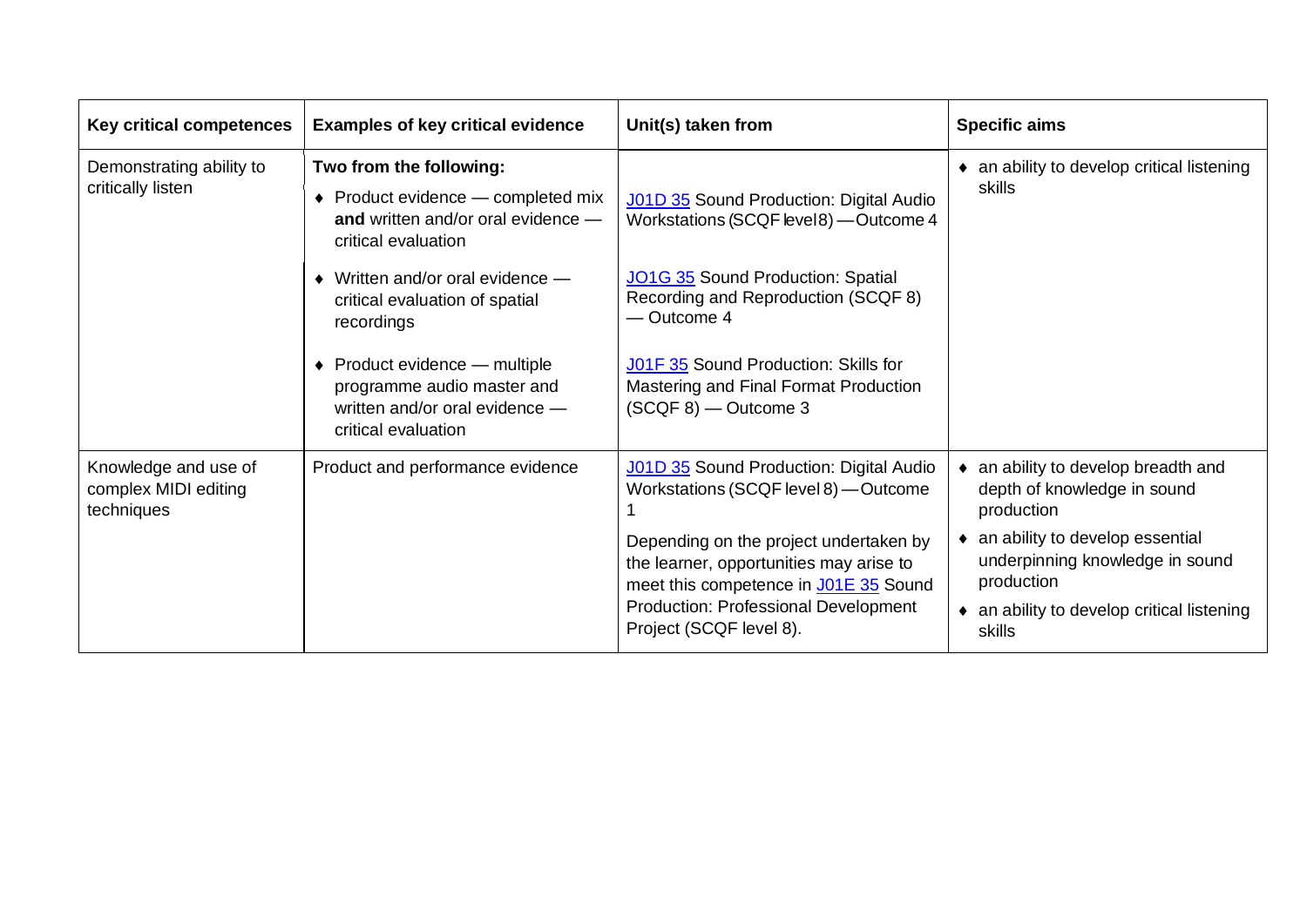| <b>Key critical competences</b>                       | <b>Examples of key critical evidence</b>        | Unit(s) taken from                                                                                                                                                                                                                                                                                                                 | <b>Specific aims</b>                                                        |
|-------------------------------------------------------|-------------------------------------------------|------------------------------------------------------------------------------------------------------------------------------------------------------------------------------------------------------------------------------------------------------------------------------------------------------------------------------------|-----------------------------------------------------------------------------|
| Identify and resolve basic<br>faults in audio systems | Performance evidence - observation<br>checklist | J018 34 Sound Production: Audio Skills<br>(SQCF level 7) - Outcome 2                                                                                                                                                                                                                                                               | • an ability to identify and resolve<br>faults in relation to audio systems |
| including:                                            | or                                              | <b>or</b>                                                                                                                                                                                                                                                                                                                          |                                                                             |
| • basic test equipment<br>$\bullet$ fault in cable or | Performance evidence - observation<br>checklist | J01C 34 Sound Production: Sound for<br>Live Events (SQCF level 7)-Outcome 2                                                                                                                                                                                                                                                        |                                                                             |
| connector                                             |                                                 | alternatively                                                                                                                                                                                                                                                                                                                      |                                                                             |
| $\bullet$ fault in system<br>component                |                                                 | Although not assessed in J019 34 Digital<br>Audio Workstations (SCQF level 7)                                                                                                                                                                                                                                                      |                                                                             |
| $\bullet$ fault in mains fuse                         |                                                 | Outcomes 1, 2 and 3 or J01A 34<br>Recording and Mixing (SCQF level 7)<br>Outcome 1, learners may have evidence<br>of identifying and resolving faults while<br>generating evidence for these units.                                                                                                                                |                                                                             |
|                                                       |                                                 | This could be evidenced through<br>observation or professional discussion<br>where the learner identifies the faults<br>encountered and describes how they<br>were resolved.                                                                                                                                                       |                                                                             |
|                                                       |                                                 | Similar opportunities may arise in<br>J01D 35 Sound Production: Digital Audio<br>Workstations (SCQF level 8) Outcomes<br>1, 2, 3 and 4, J01E 35 Sound Production:<br><b>Professional Development Project</b><br>(SCQF level 8) Outcomes 2 and 3,<br>J01F 35 Sound Production: Skills for<br>Mastering and Final Format Production. |                                                                             |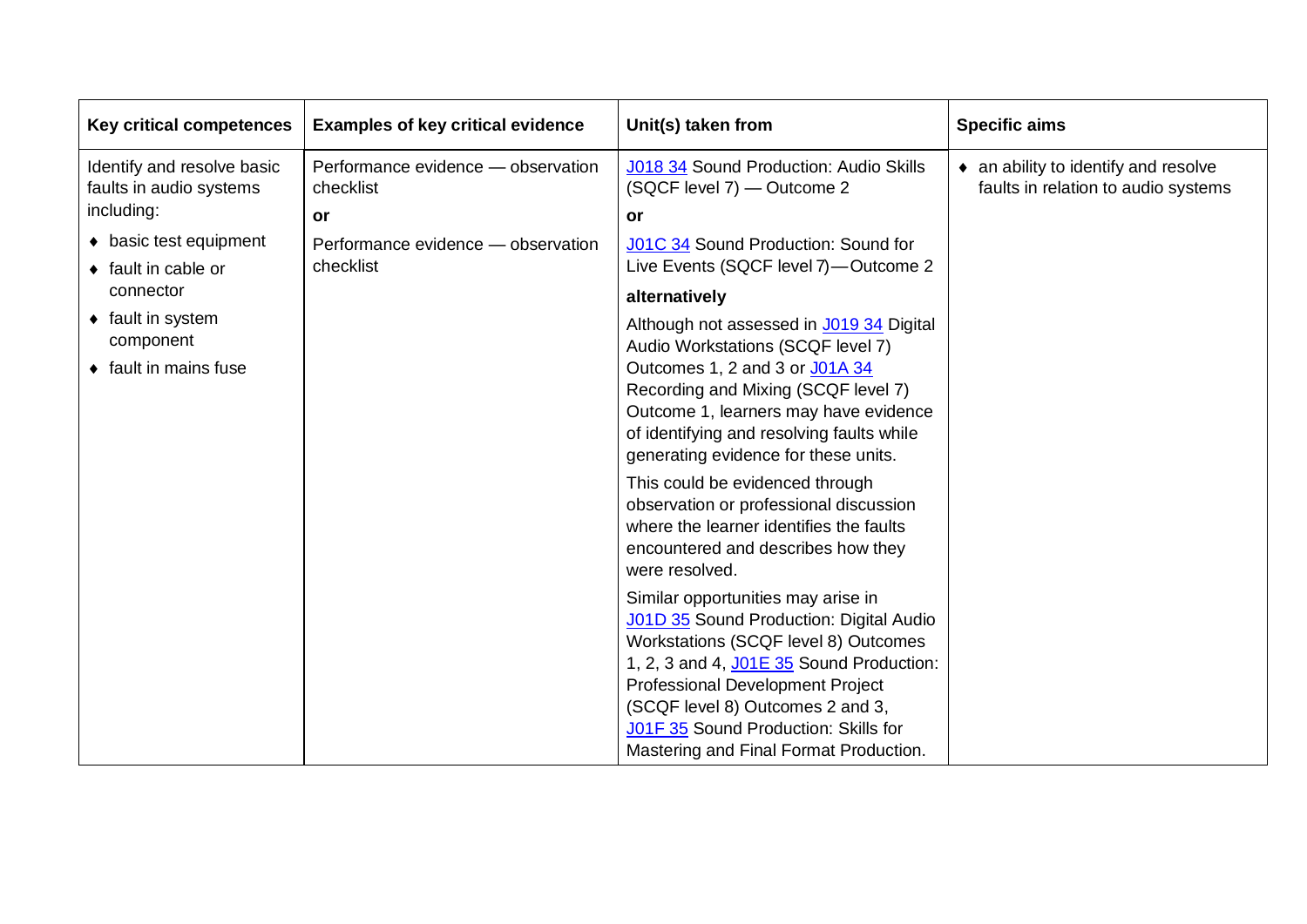| <b>Key critical competences</b>                                       | <b>Examples of key critical evidence</b> | Unit(s) taken from                                                                                                                                                                                                                                                                                                                                                                                          | <b>Specific aims</b>                                                                                                                                                                                                           |
|-----------------------------------------------------------------------|------------------------------------------|-------------------------------------------------------------------------------------------------------------------------------------------------------------------------------------------------------------------------------------------------------------------------------------------------------------------------------------------------------------------------------------------------------------|--------------------------------------------------------------------------------------------------------------------------------------------------------------------------------------------------------------------------------|
| Knowledge and use of<br>complex audio editing<br>techniques           | Product and performance evidence         | <b>J01D 35</b> Sound Production: Digital Audio<br>Workstations (SCQF level 8) - Outcome 2<br>Depending on the project undertaken by<br>the learner, opportunities may arise to<br>meet this competence in J01E 35 Sound<br><b>Production: Professional Development</b><br>Project (SCQF level 8).                                                                                                           | • an ability to develop breadth and<br>depth of knowledge in sound<br>production<br>• an ability to develop essential<br>underpinning knowledge in sound<br>production<br>• an ability to develop critical listening<br>skills |
| Knowledge and use of<br>complex audio signal<br>processing techniques | Product and performance evidence         | <b>J01D 35</b> Sound Production: Digital Audio<br>Workstations (SCQF 8) - Outcome 3<br>and<br>J01F 35 Sound Production: Skills for<br>Mastering and Final Format Production<br>(SCQF 8) - Outcome 2<br>Depending on the project undertaken by<br>the learner, opportunities may arise to<br>meet this competence in J01E 35 Sound<br><b>Production: Professional Development</b><br>Project (SCQF level 8). | • an ability to develop breadth and<br>depth of knowledge in sound<br>production<br>• an ability to develop essential<br>underpinning knowledge in sound<br>production<br>• an ability to develop critical listening<br>skills |
| Knowledge and/or use of<br>audio restoration tools                    | Product and/or performance evidence      | J01F 35 Sound Production: Skills for<br>Mastering and Final Format Production<br>(SCQF 8) - Outcome 1<br>Depending on the project undertaken by<br>the learner, opportunities may arise to<br>meet this competence in J01E 35 Sound<br><b>Production: Professional Development</b><br>Project (SCQF level 8).                                                                                               | • an ability to develop breadth and<br>depth of knowledge in sound<br>production<br>• an ability to develop critical listening<br>skills                                                                                       |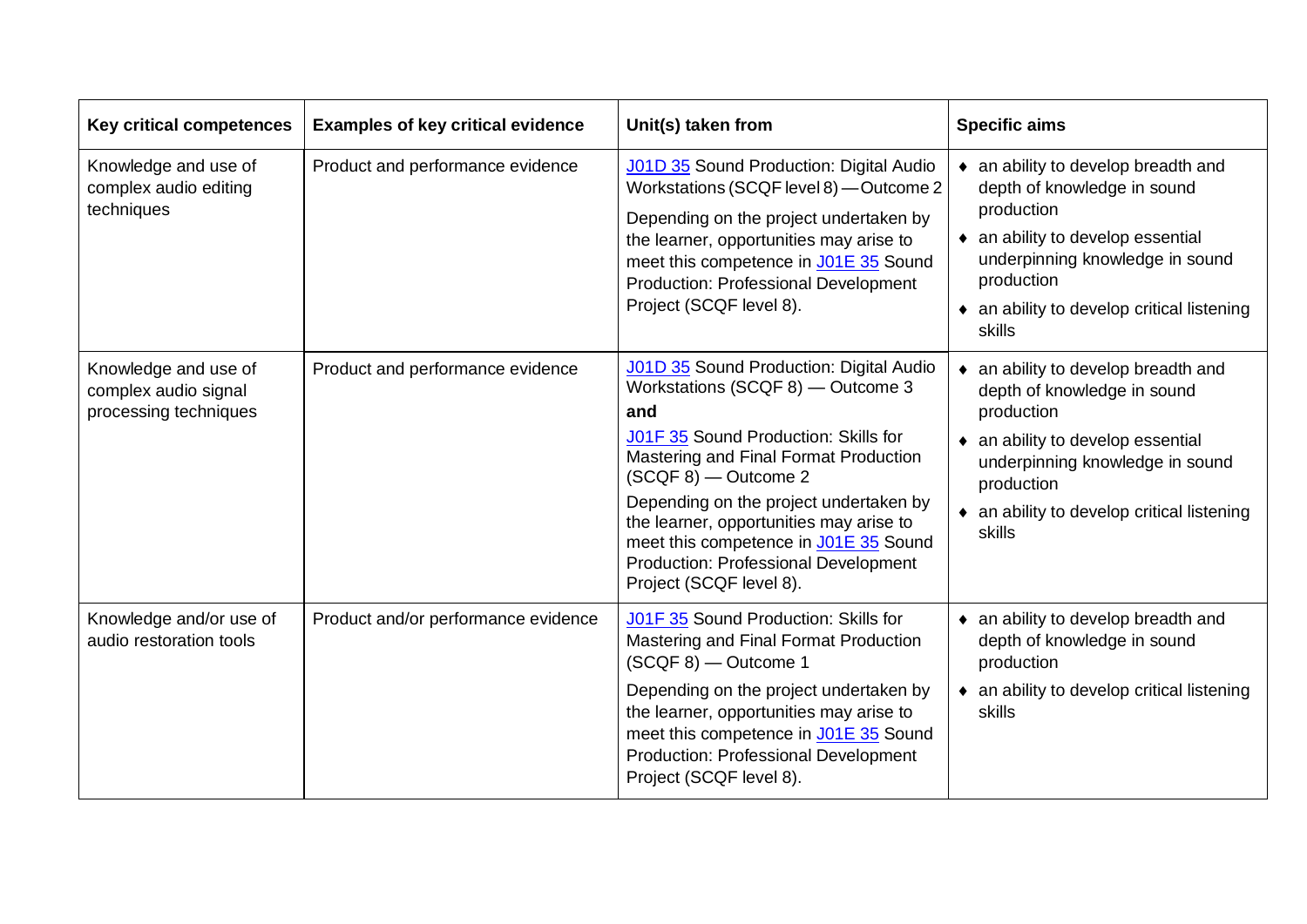| Key critical competences                                 | <b>Examples of key critical evidence</b>                       | Unit(s) taken from                                                                                                                                                                                                                                                                                     | <b>Specific aims</b>                                                                                                                                                                                                     |
|----------------------------------------------------------|----------------------------------------------------------------|--------------------------------------------------------------------------------------------------------------------------------------------------------------------------------------------------------------------------------------------------------------------------------------------------------|--------------------------------------------------------------------------------------------------------------------------------------------------------------------------------------------------------------------------|
| Produce automated mix-<br>downs to industry<br>standards | Product and performance evidence                               | J01D 35 Sound Production: Digital Audio<br>Workstations (SCQF 8) — Outcome 4<br>Depending on the project undertaken by<br>the learner, opportunities may arise to<br>meet this competence in J01E 35 Sound<br><b>Production: Professional Development</b><br>Project (SCQF level 8).                   | an ability to develop breadth and<br>depth of knowledge in sound<br>production<br>an ability to develop critical listening<br>skills<br>an ability to develop essential<br>underpinning knowledge in sound<br>production |
| Knowledge and/or use of<br>audio mastering processes     | Product and/or performance and<br>written and/or oral evidence | J01F 35 Sound Production: Skills for<br>Mastering and Final Format Production<br>(SCQF 8) - Outcome 3<br>Depending on the project undertaken by<br>the learner, opportunities may arise to<br>meet this competence in J01E 35 Sound<br>Production: Professional Development<br>Project (SCQF level 8). | an ability to develop breadth and<br>depth of knowledge in sound<br>production<br>an ability to develop essential<br>underpinning knowledge in sound<br>production<br>an ability to develop critical listening<br>skills |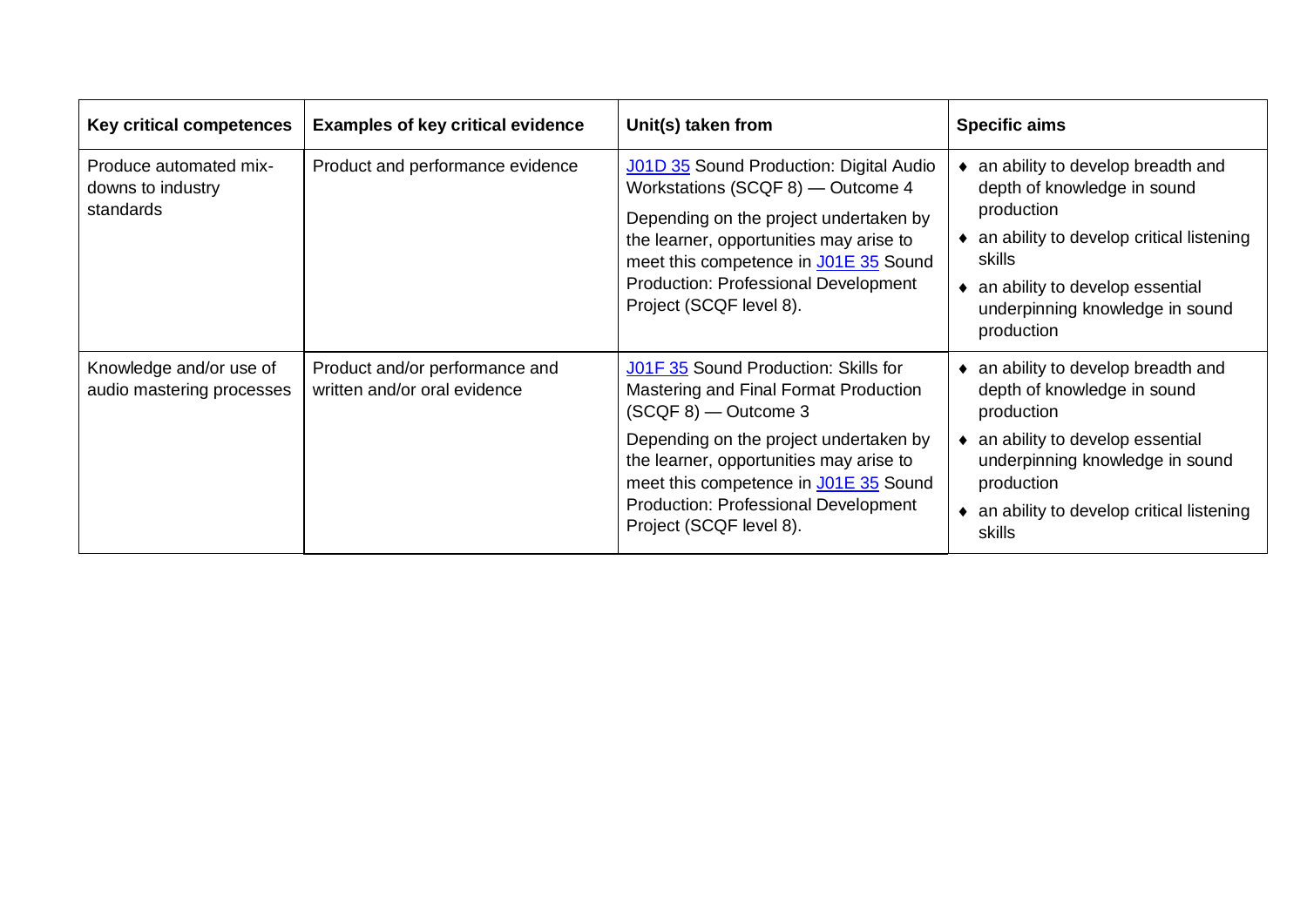| Key critical competences                                                                                                            | <b>Examples of key critical evidence</b>                                                                              | Unit(s) taken from                                                                                                                                                                                                                                                                                                                                                                | <b>Specific aims</b>                                                                                                                                                   |
|-------------------------------------------------------------------------------------------------------------------------------------|-----------------------------------------------------------------------------------------------------------------------|-----------------------------------------------------------------------------------------------------------------------------------------------------------------------------------------------------------------------------------------------------------------------------------------------------------------------------------------------------------------------------------|------------------------------------------------------------------------------------------------------------------------------------------------------------------------|
| Knowledge and ability to<br>output to final formats in<br>accordance with<br>recommended loudness<br>and dynamic range<br>standards | Product and performance evidence                                                                                      | Two of the following:<br>◆ J01D 35 Sound Production: Digital<br>Audio Workstations (SCQF level 8) -<br>Outcome 4<br>♦ J01F 35 Sound Production: Skills for<br>Mastering and Final Format<br>Production (SCQF level 8) -<br>Outcome 3<br>◆ J01G 35 Sound Production: Spatial<br>Recording and Reproduction<br>(SCQF level 8) - Outcome 3<br>Depending on the project undertaken by | • an ability to develop breadth and<br>depth of knowledge in sound<br>production<br>• an ability to develop essential<br>underpinning knowledge in sound<br>production |
|                                                                                                                                     |                                                                                                                       | the learner, opportunities may arise to<br>meet this competence in J01E 35 Sound<br><b>Production: Professional Development</b><br>Project (SCQF level 8).                                                                                                                                                                                                                        |                                                                                                                                                                        |
| Knowledge and ability to<br>output to appropriate stems                                                                             | Product, performance evidence and<br>observational checklist<br>or<br>Product evidence and observational<br>checklist | J01D 35 Sound Production: Digital Audio<br>Workstations (SCQF 8) - Outcome 4<br>or<br><b>J01G 35 Sound Production: Spatial</b><br>Recording and Reproduction - Outcome 3                                                                                                                                                                                                          | • an ability to develop breadth and<br>depth of knowledge in sound<br>production<br>an ability to develop essential<br>٠<br>underpinning knowledge in sound            |
|                                                                                                                                     |                                                                                                                       | Depending on the project undertaken by<br>the learner, opportunities may arise to<br>meet this competence in J01E 35 Sound<br><b>Production: Professional Development</b><br>Project (SCQF level 8).                                                                                                                                                                              | production                                                                                                                                                             |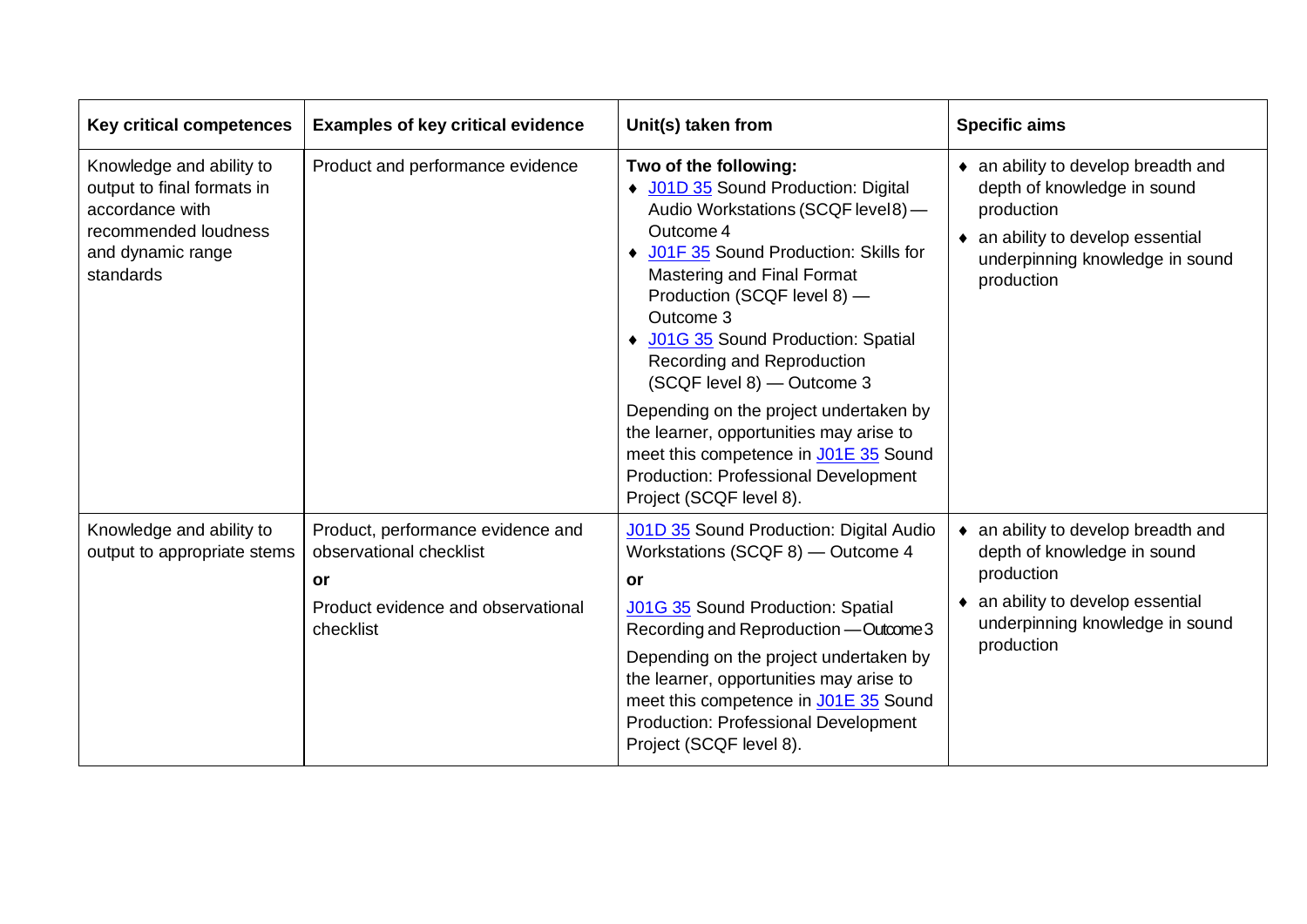| Key critical competences                      | <b>Examples of key critical evidence</b>                                                                                             | Unit(s) taken from                                                                                                                                                                                   | <b>Specific aims</b>                                                             |
|-----------------------------------------------|--------------------------------------------------------------------------------------------------------------------------------------|------------------------------------------------------------------------------------------------------------------------------------------------------------------------------------------------------|----------------------------------------------------------------------------------|
| Knowledge of spatial<br>microphone techniques | Product evidence - session plan and<br>written and/or oral evidence justifying<br>the selection of spatial techniques in<br>the plan | J01G 35 Sound Production: Spatial<br>Recording and Reproduction<br>(SCQF level 8) - Outcome 1                                                                                                        | an ability to develop breadth and<br>depth of knowledge in sound<br>production   |
|                                               |                                                                                                                                      | Depending on the project undertaken by<br>the learner, opportunities may arise to<br>meet this competence in J01E 35 Sound<br><b>Production: Professional Development</b><br>Project (SCQF level 8). | an ability to develop essential<br>underpinning knowledge in sound<br>production |
| Knowledge of spatial<br>reproduction          | Product evidence - system diagram<br>and written and/or oral evidence<br>describing appropriate de-coding,                           | J01G 35 Sound Production: Spatial<br>Recording and Reproduction (SCQF<br>$level 8$ ) — Outcome 2                                                                                                     | an ability to develop breadth and<br>depth of knowledge in sound<br>production   |
|                                               | routing, bussing and panning to<br>achieve correct reproduction                                                                      | Depending on the project undertaken by<br>the learner, opportunities may arise to<br>meet this competence in J01E 35 Sound<br><b>Production: Professional Development</b><br>Project (SCQF level 8). | an ability to develop essential<br>underpinning knowledge in sound<br>production |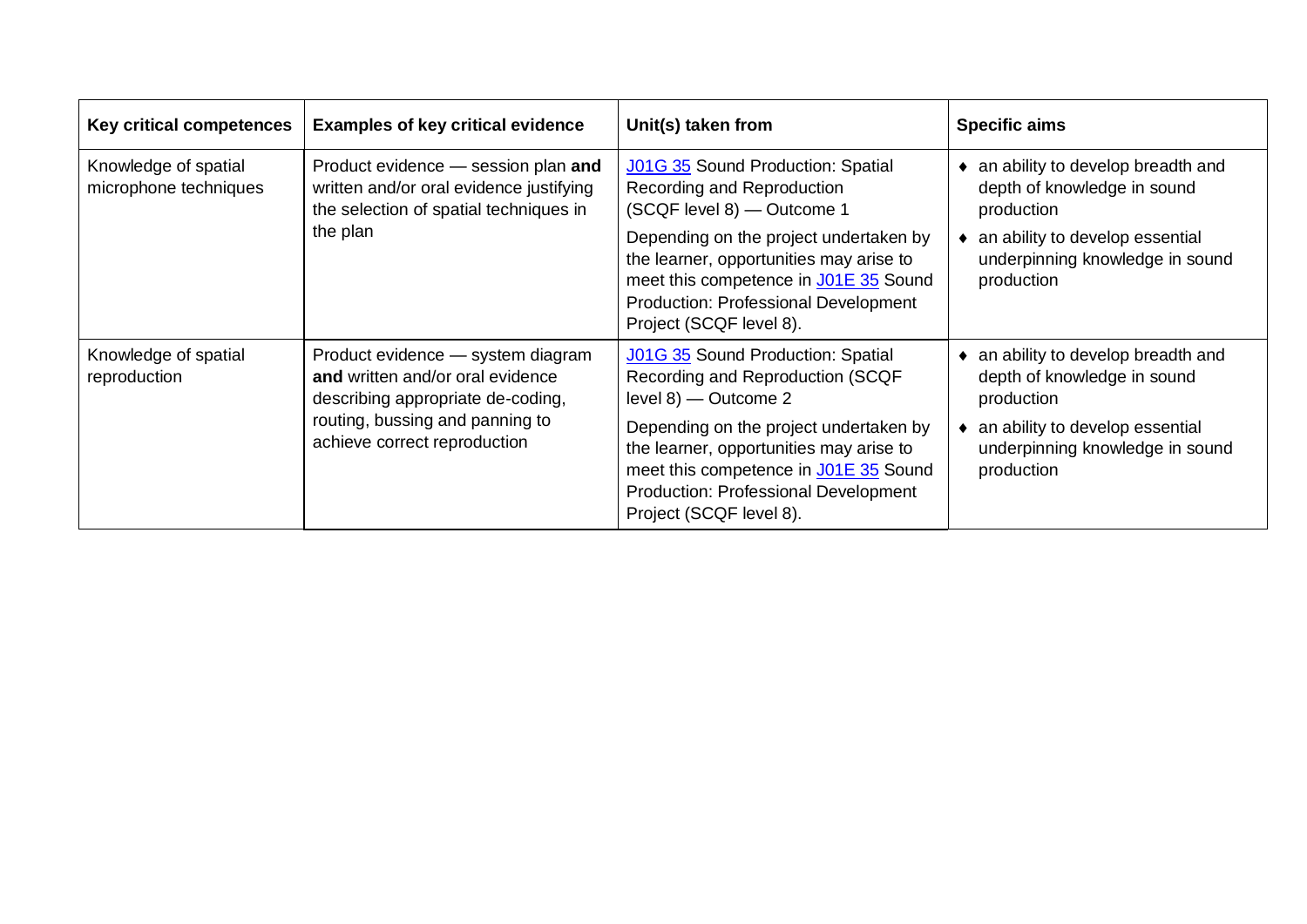| <b>Key critical competences</b>                                                                     | <b>Examples of key critical evidence</b>                                                                                                                                                                                                                                   | Unit(s) taken from                                                                                                                                                                                                                                                                                          | <b>Specific aims</b>                                                                                                                                                                                                                                                                                                                                                                                                                                                                                             |
|-----------------------------------------------------------------------------------------------------|----------------------------------------------------------------------------------------------------------------------------------------------------------------------------------------------------------------------------------------------------------------------------|-------------------------------------------------------------------------------------------------------------------------------------------------------------------------------------------------------------------------------------------------------------------------------------------------------------|------------------------------------------------------------------------------------------------------------------------------------------------------------------------------------------------------------------------------------------------------------------------------------------------------------------------------------------------------------------------------------------------------------------------------------------------------------------------------------------------------------------|
| Ability to work proficiently<br>and creatively to produce a<br>finished sound production<br>product | Two from the following:<br>♦ Product and performance evidence<br>- completed automated mix-down<br>to recommended industry standards<br>◆ Product evidence — multiple<br>programme audio masters<br>◆ Product evidence — pre-production<br>stems of two spatial recordings | J01D 35 Sound Production: Digital Audio<br>Workstations (SCQF level 8)-Outcome 4<br>J01F 35 Sound Production: Skills for<br>Mastering and Final Format Production<br>(SCQF level 8) - Outcome 3<br><b>J01G 35</b> Sound Production: Spatial<br>Recording and Reproduction<br>(SCQF level 8) - Outcome 3     | • an ability to develop proficiency in<br>the creative use of sound production<br>technology and applications<br>to enable the adoption of innovative<br>practices and creativity in work and<br>ability to respond quickly to the<br>challenges posed by changes in the<br>audio industry<br>• an ability to develop study,<br>organisational and research skills<br>an ability to develop critical listening<br>skills<br>• an ability to develop personal skills<br>and follow evolving industry<br>practices |
| Ability to critically evaluate<br>process and product                                               | Two from the following:<br>$\bullet$ Written and/or oral evidence $-$<br>evaluation of project<br>♦ Product and written and/or oral<br>evidence - evaluation of audio<br>masters<br>$\bullet$ Written and/oral evidence —<br>evaluation of spatial recordings              | J01E 35 Sound Production: Professional<br>Development Project (SCQF level 8) -<br>Outcome 4<br>J01F 35 Sound Production: Skills for<br>Mastering and Final Format Production<br>(SCQF level 8) - Outcome 3<br>J01G 35 Sound Production: Spatial<br>Recording and Reproduction<br>(SCQF level 8) - Outcome 4 | • an ability to develop critical analysis;<br>to reflect on own practice<br>$\bullet$ an ability to develop study,<br>organisational and research skills<br>an ability to develop personal skills<br>٠<br>and follow evolving industry<br>practices<br>an ability to develop critical listening<br>$\bullet$<br>skills                                                                                                                                                                                           |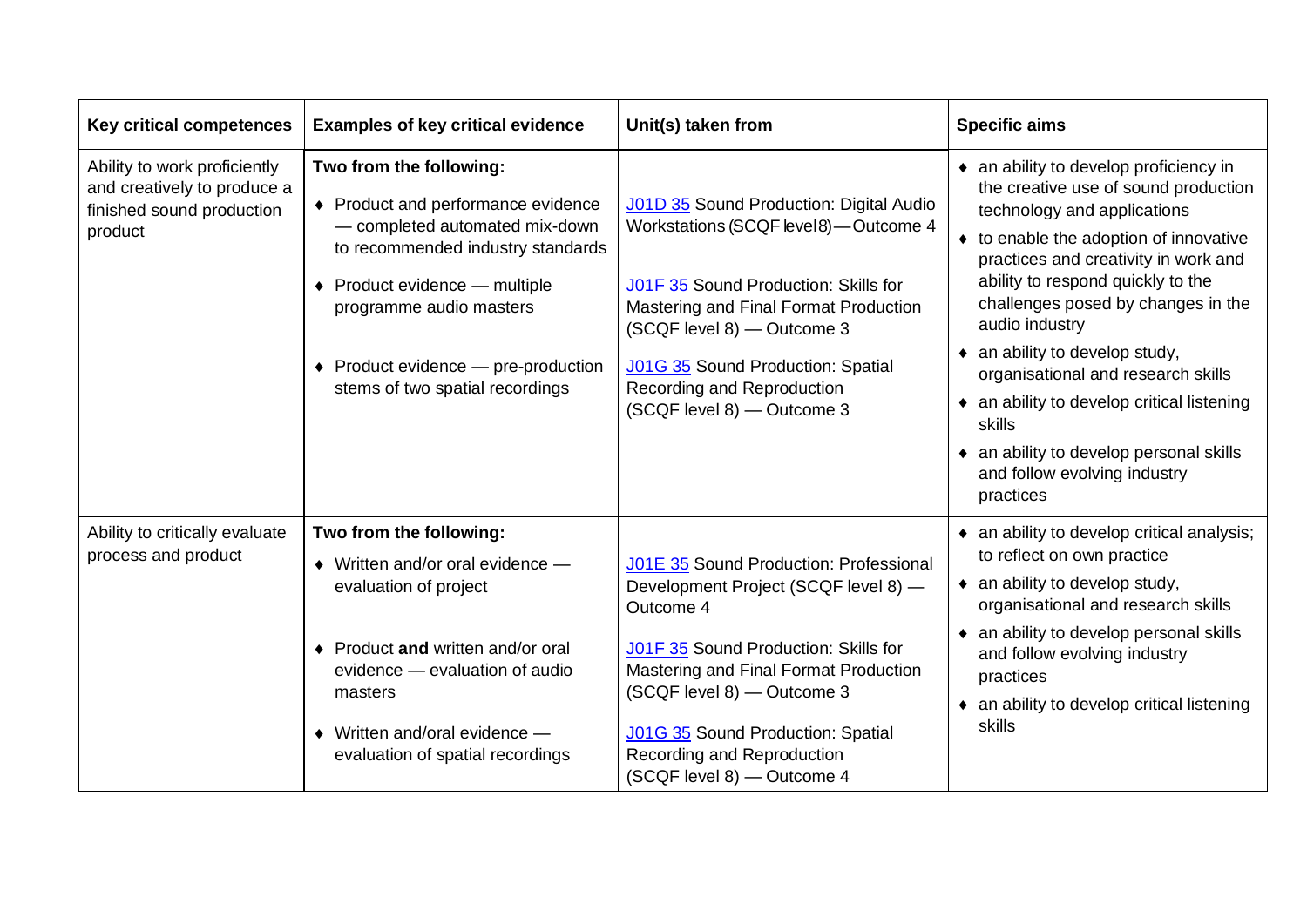| Key critical competences                                                              | <b>Examples of key critical evidence</b>    | Unit(s) taken from                                                                                    | <b>Specific aims</b>                                                                                                                                                        |
|---------------------------------------------------------------------------------------|---------------------------------------------|-------------------------------------------------------------------------------------------------------|-----------------------------------------------------------------------------------------------------------------------------------------------------------------------------|
| Ability to devise, develop<br>and deliver a market-facing<br>sound production project | Product and written and/or oral<br>evidence | J01E 35 Sound Production: Professional<br>Development Project (SCQF level 8) -<br>Outcomes 1, 2 and 3 | • to enable the adoption of innovative<br>practices and creativity in work and<br>ability to respond quickly to the<br>challenges posed by changes in the<br>audio industry |
|                                                                                       |                                             |                                                                                                       | • an ability to analyse and synthesise<br>knowledge and skills acquired<br>through study                                                                                    |
|                                                                                       |                                             |                                                                                                       | $\bullet$ an ability to develop study,<br>organisational and research skills                                                                                                |
|                                                                                       |                                             |                                                                                                       | • an ability to integrate sound<br>production skills in practical and/or<br>employability contexts                                                                          |
|                                                                                       |                                             |                                                                                                       | • an ability to develop personal skills<br>and follow evolving industry<br>practices                                                                                        |

The key critical competences listed above all support candidates with meeting the aim 'to enable progression to further study in sound production or a related discipline'.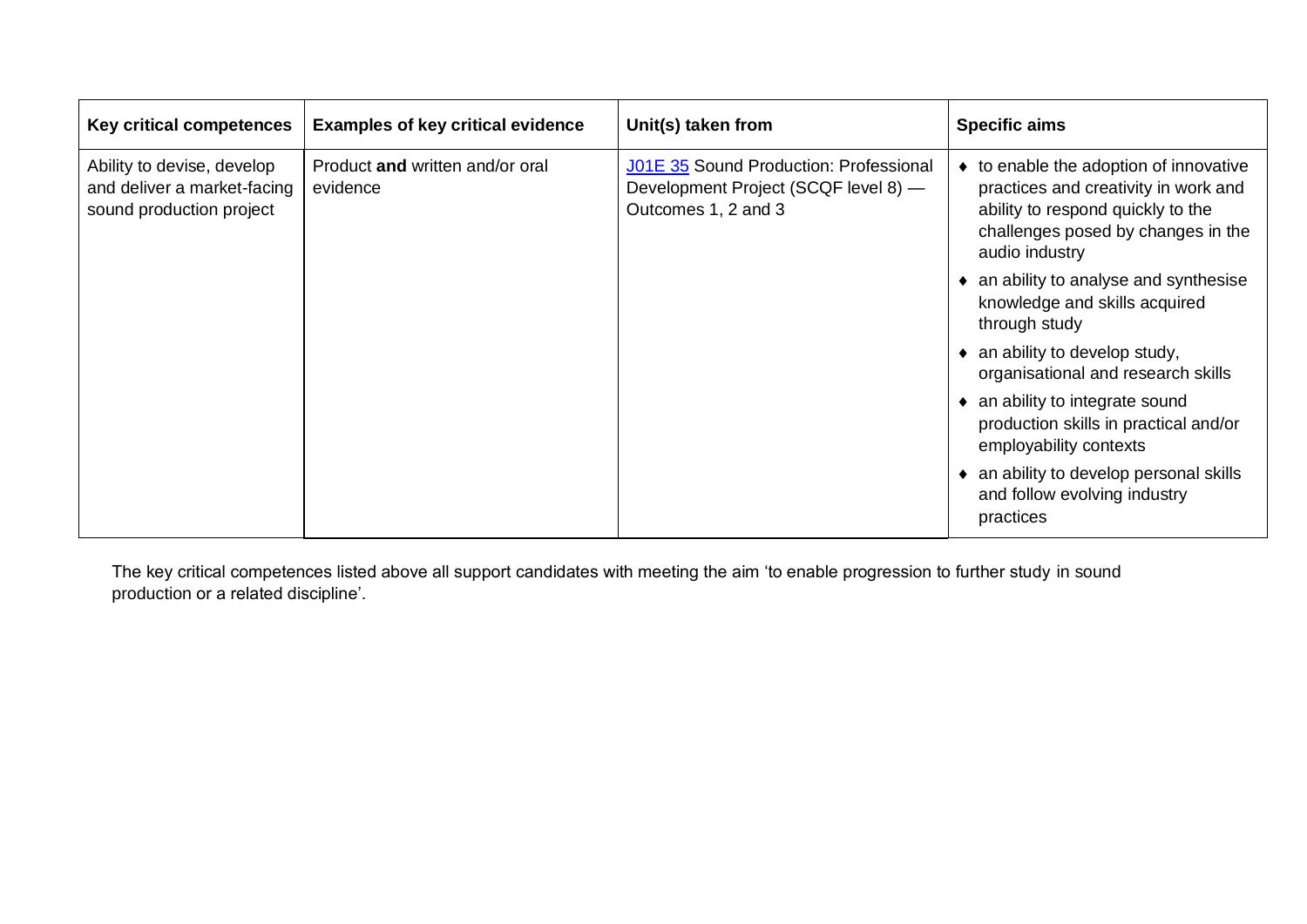To demonstrate the aim 'to develop competencies in a range of specialised areas in line with preferred career aims', candidates must demonstrate competence in **four** other areas by providing key evidence from other units from the HND Sound Production framework.

The list of competences and evidence below is not exhaustive and can be substituted with evidence from other optional units that demonstrate competency in a range of associated areas. This will be dependent on the optional units that centres have delivered.

| Competence(s)                                                                                       | <b>Examples of critical evidence</b>                                                                                                                                                                      | Unit(s) taken from                                                                                                   |
|-----------------------------------------------------------------------------------------------------|-----------------------------------------------------------------------------------------------------------------------------------------------------------------------------------------------------------|----------------------------------------------------------------------------------------------------------------------|
| Acoustics analysis                                                                                  | Product evidence - analyse the acoustic properties of<br>enclosed spaces. The analysis can be based on a hypothetical<br>brief.                                                                           | JOLG 35 Sound Production: Acoustics<br>(SCQF level 8) - Outcome 3                                                    |
| Knowledge of approaches<br>and techniques of audio<br>post production                               | Performance evidence - set up an audio post-production<br>session for Foley and Automated Dialogue Replacement (ADR)<br>recording to a given brief<br>Product and performance evidence - record Foley and | <b>JOLK 35</b> Sound Production: Foley and<br>Automated Dialogue Replacement<br>(SCQF level 8) - Outcomes 1, 2 and 3 |
|                                                                                                     | replacement dialogue to a given brief<br>Product and performance evidence - create and export a final<br>mix to a given brief                                                                             |                                                                                                                      |
| Knowledge of ADC and<br>DAC protocols                                                               | Written and/oral evidence – describe the principles of analogue<br>to digital conversion<br>and<br>Written and/oral evidence - describe the principles of digital to<br>analogue conversion               | <b>JOLJ 35</b> Sound Production: Digital Audio<br>Theory (SCQF level 8) - Outcomes 1 and 2                           |
| Knowledge of computer<br>component architecture and<br>peripheral bus systems                       | Written and/oral evidence — describe and specify a digital<br>audio workstation                                                                                                                           | <b>JOLJ 35</b> Sound Production: Digital Audio<br>Theory (SCQF level 8) - Outcome 3                                  |
| Enhanced ability to work<br>effectively with clients and<br>manage recording and<br>mixing sessions | Product and performance evidence - liaison with client/artist                                                                                                                                             | JOLN 35 Sound Production: Independent<br>Studio Project (SCQF level 8) - Outcomes 1<br>and 2                         |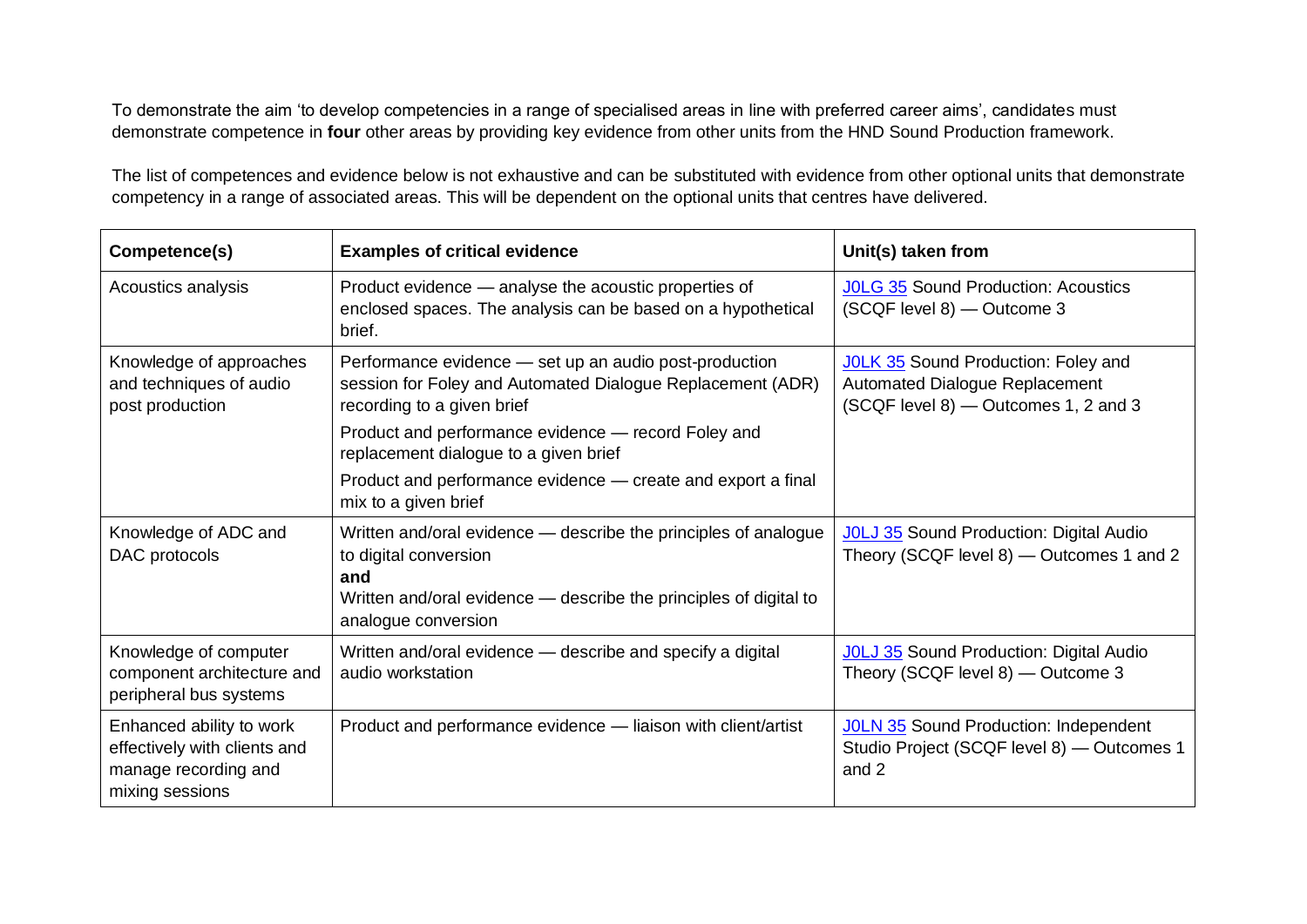| Competence(s)                                            | <b>Examples of critical evidence</b>                                                                                                                                                 | Unit(s) taken from                                                                      |
|----------------------------------------------------------|--------------------------------------------------------------------------------------------------------------------------------------------------------------------------------------|-----------------------------------------------------------------------------------------|
| Creative audio recording<br>and editing in a specialised | Product evidence - prepare audio for use within a visual<br>sequence                                                                                                                 | H1M3 34 Audio Post Production: An<br>Introduction (SCQF level 7) - Outcome 2            |
| area                                                     | <b>or</b>                                                                                                                                                                            |                                                                                         |
|                                                          | Product evidence — create appropriate audio for use within a<br>multimedia context                                                                                                   | J0L6 34 Sound Production: Audio for<br>Multimedia (SCQF level 7) - Outcome 3            |
|                                                          | or                                                                                                                                                                                   |                                                                                         |
|                                                          | Apply audio editing skills in the context of a re-mix                                                                                                                                | <b>JOL7 34 Sound Production: Creative Music</b><br>Re-mixing (SCQF level 7) — Outcome 2 |
|                                                          | or                                                                                                                                                                                   |                                                                                         |
|                                                          | Prepare audio assets for use within a game environment; audio<br>acquisition and audio editing                                                                                       | JOL8 34 Sound Production: Game Audio<br>(SCQF level 7) - Outcome 1                      |
|                                                          | or                                                                                                                                                                                   |                                                                                         |
|                                                          | Product evidence                                                                                                                                                                     | JOLB 34 Sound Production: Synthesis and<br>Sampling (SCQF level 7) - Outcome 2          |
| Perform specialised audio<br>file management             | Performance evidence - organise all audio files effectively with<br>a consistent naming convention                                                                                   | JOL6 34 Sound Production: Audio for<br>Multimedia (SCQF level 7) - Outcome 3            |
|                                                          | or                                                                                                                                                                                   |                                                                                         |
|                                                          | Performance and product evidence - maintain consistent file<br>management using appropriate file naming conventions and<br>implement audio assets within a prepared game environment | JOL8 34 Sound Production: Game Audio<br>(SCQF level 7) - Outcomes 1 and 2               |
|                                                          | or                                                                                                                                                                                   |                                                                                         |
|                                                          | Product evidence                                                                                                                                                                     | JOLB 34 Sound Production: Synthesis and<br>Sampling (SCQF level 7) - Outcome 1          |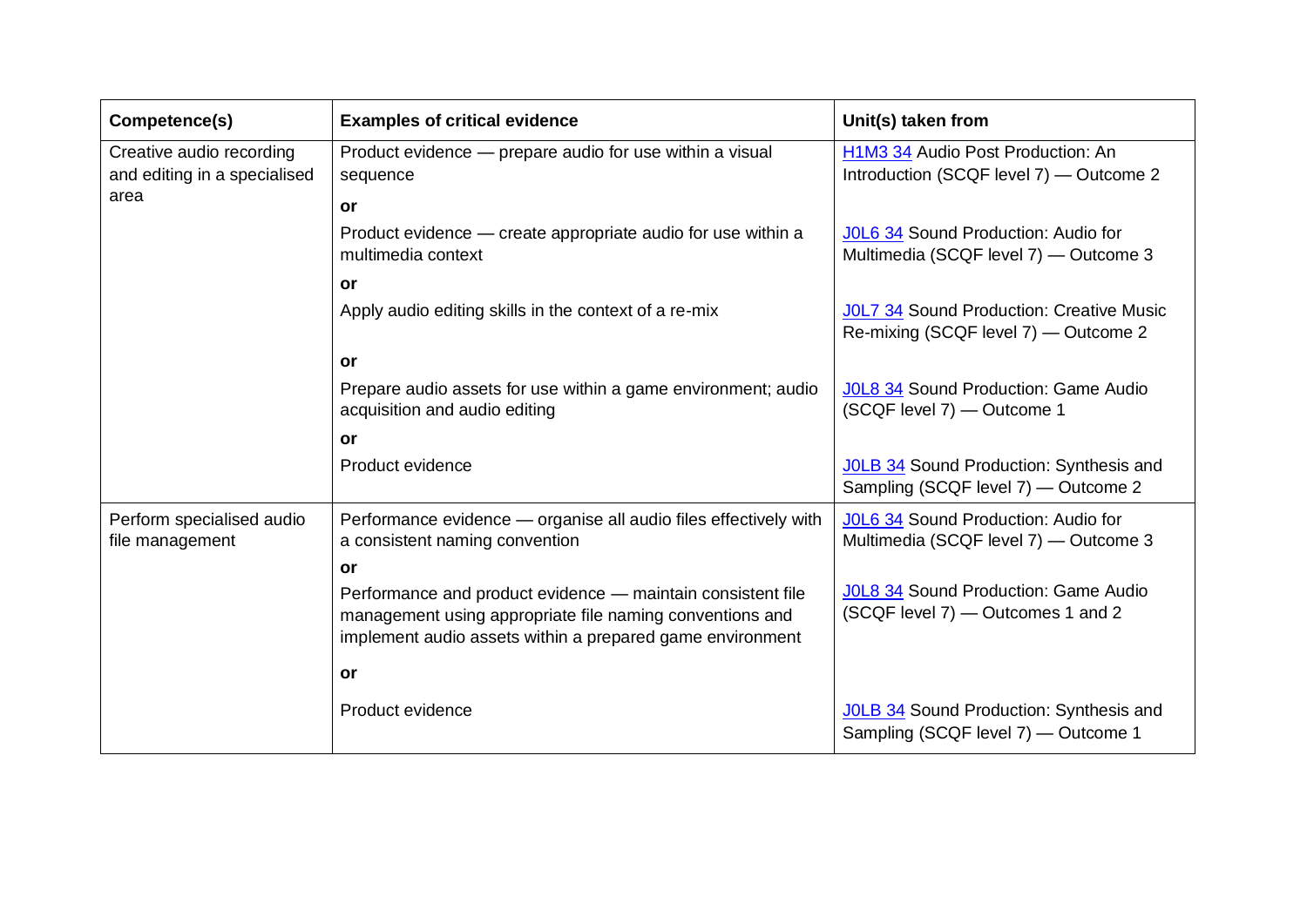| Competence(s)                                | <b>Examples of critical evidence</b>                                               | Unit(s) taken from                                                                      |
|----------------------------------------------|------------------------------------------------------------------------------------|-----------------------------------------------------------------------------------------|
| Ability to appropriately<br>investigate      | Product evidence — investigate the use of audio within<br>multimedia contexts      | JOL6 34 Sound Production: Audio for<br>Multimedia (SCQF level 7) - Outcome 1            |
|                                              | or                                                                                 |                                                                                         |
|                                              | Product evidence — investigate the development of the re-mix                       | <b>JOL7 34 Sound Production: Creative Music</b><br>Re-mixing (SCQF level 7) - Outcome 1 |
| Ability to specifically plan                 | Product evidence - produce a sound map for a visual<br>sequence                    | H <sub>1</sub> M <sub>3</sub> 34 Audio Post Production: An<br>Introduction - Outcome 1  |
|                                              | <b>or</b>                                                                          |                                                                                         |
|                                              | Product evidence - plan the use of audio within multimedia<br>contexts             | J0L6 34 Sound Production: Audio for<br>Multimedia (SCQF level 7) - Outcome 2            |
|                                              | or                                                                                 |                                                                                         |
|                                              | Plan a studio recording session in response to a client brief                      | JOLA 34 Sound Production: Recording<br>Project (SCQF level 7) — Outcome 1               |
| Performing MIDI<br>implementation            | Performance evidence — matching pitch and timing of MIDI<br>within a musical piece | <b>JOL7 34 Sound Production: Creative Music</b><br>Re-mixing (SCQF level 7) — Outcome 2 |
| Current knowledge of<br>recording agreements | Product evidence – demonstrate an understanding of a<br>recording studio agreement | <b>JOLA 34</b> Sound Production: Recording<br>Project (SCQF level 7) — Outcome 2        |